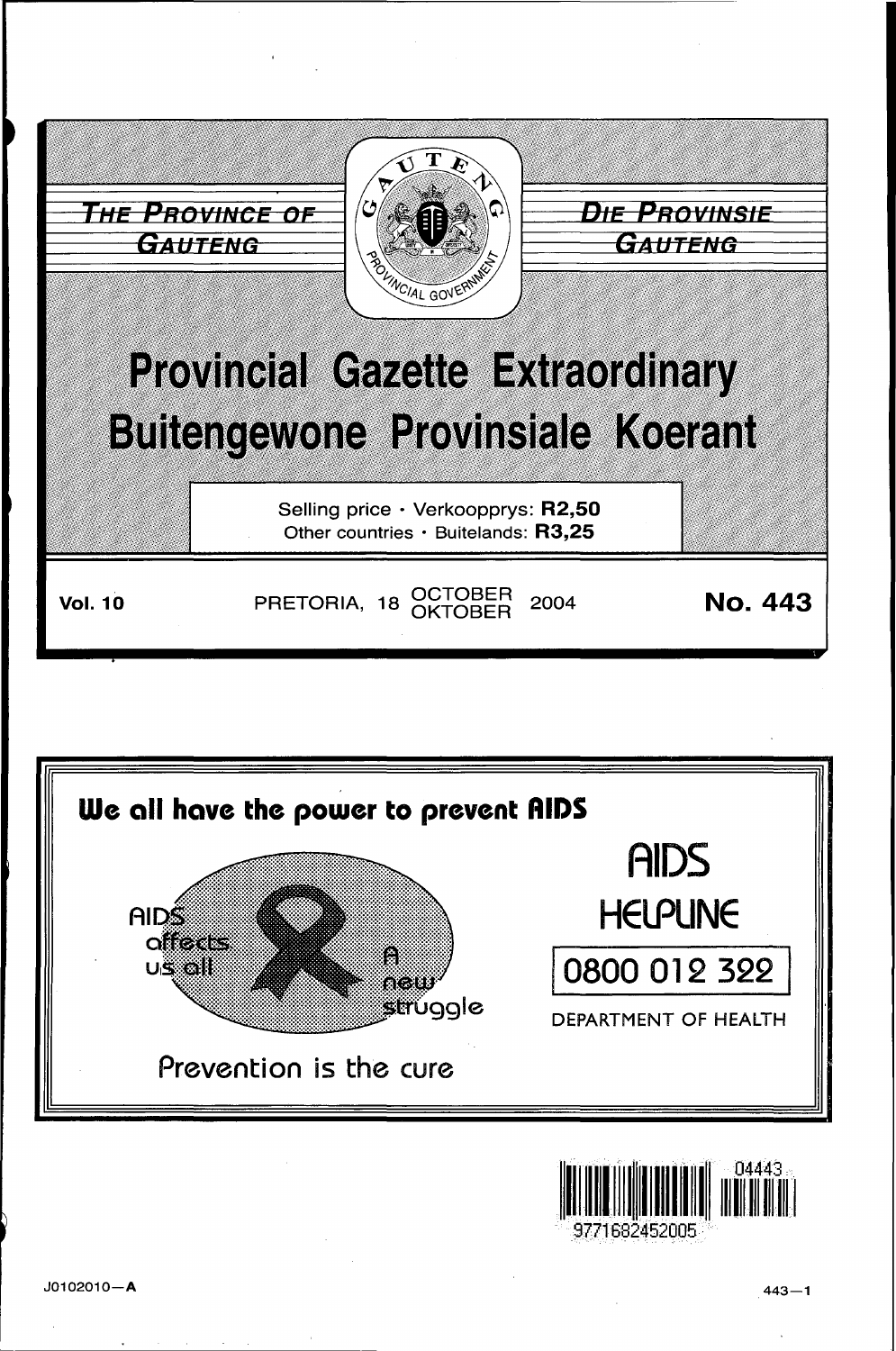No.

# **CQNTENTS • INHOUD**

|                                                                                                                            | Page<br>No. | Gazette<br>No. |
|----------------------------------------------------------------------------------------------------------------------------|-------------|----------------|
| <b>LOCAL AUTHORITY NOTICES</b>                                                                                             |             |                |
| aation oo al Torra abta a White cool falm and White at the cool to me kan above the cat material was the categories of the |             |                |

| 2237 Town-planning and Townships Ordinance (15/1986): City of Johannesburg Metropolitan Municipality: Declaration as |  |     |
|----------------------------------------------------------------------------------------------------------------------|--|-----|
|                                                                                                                      |  | 443 |
|                                                                                                                      |  | 443 |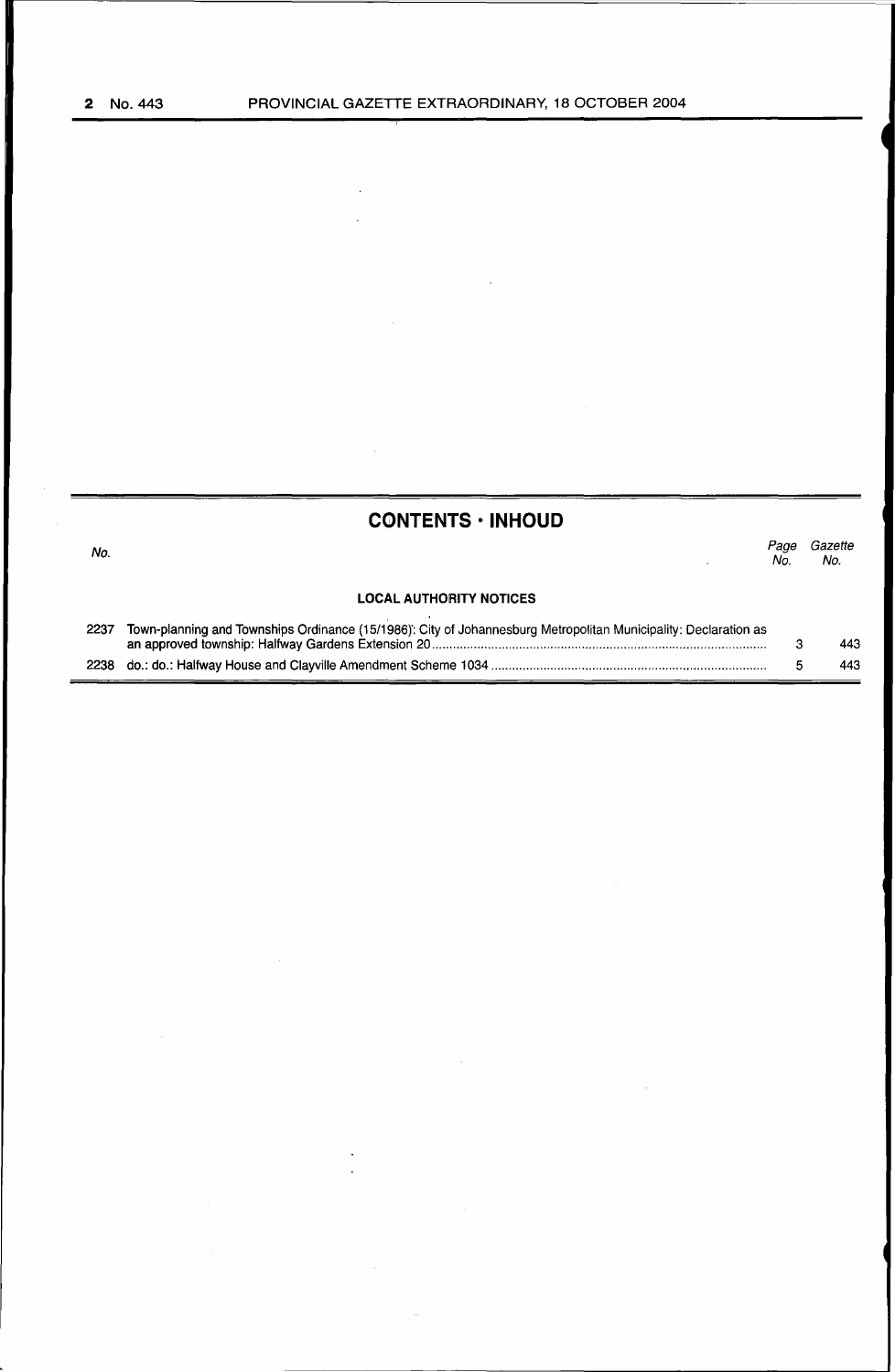# LOCAL AUTHORITY NOTICES

# LOCAL AUTHORITY NOTICE 2237

# CITY OF JOHANNESBURG METROPOLITAN MUNICIPALITY

# DECLARATION AS APPROVED TOWNSHIP

In terms of the Section 103 of the Town-Planning and Townships Ordinance, 1986 (Ordinance 15 of 1986), the City of Johannesburg Metropolitan Municipality hereby declares Halfway Gardens Extension 20 to be an approved township, subject to the conditions set out in the Schedule hereto:

### **SCHEDULE**

CONDITIONS UNDER WHICH THE APPLICATION MADE BY ERAND HOTEL (PROPRIETARY) LIMITED (HEREINAFTER REFERRED TO AS "THE APPLICANT") UNDER THE PROVISIONS OF CHAPTER 3 (PART C) OF THE TOWN-PLANNING AND TOWNSHIPS ORDINANCE, 1986, (ORDINANCE 15 OF 1986), FOR PERMISSION TO ESTABLISH A TOWNSHIP ON A PORTION OF 792 (A PORTION OF PORTION 6 AND PORTION 852 (A PORTION OF PORTION 9) OF THE FARM RANDJESFONTEIN 405-J.R., HAS BEEN GRANTED

# 1. CONDITIONS OF ESTABLISHMENT

### (a) Name

The name of the township shall be Halfway Gardens Extension 20.

#### (b) Desian

The township shall consist of erven and streets as indicated on General Plan SG. No. 2237/2000.

#### (c) Provincial Roads

The conditions set by the Department of Transport shall be complied with by the township owner to the satisfaction of the local authority and the Deputy Director-General: Public Transport and Roads: Gauteng Provincial Government.

### (d) Conditions of Erven

The township owner shall at his own expense cause Erven 878, 879 and 877 in the township to be consolidated after proclamation and the Council hereby gives its consent to continue with the necessary steps to accomplish these requirements.

### (e) Disposal of existing conditions of title

All erven shall be made subject to existing conditions and servitudes, if any, including the reservation of rights to minerals.

### 2. CONDITIONS OF TITLE

The erven mentioned hereunder shall be subject to the conditions as imposed by the local authority in terms of the provisions of the Town-Planning and Townships Ordinance, 1986.

#### (1) All erven

- (a) All erven shall be subject to a servitude, 2m wide, in favour of the local authority, for sewerage and other municipal purposes, along any two boundaries, other than a street boundary and in the case of a panhandle erf, an additional servitude for municipal purposes, 2m wide, across the access portion of the erf, if and when required by the local authority: Provided that the local authority may dispense with any such servitude;
- (b) no building or other structure shall be erected within the aforesaid servitude area and no large rooted trees shall be planted within the area of such servitude or within 2m thereof; and
- (c) the local authority shall be entitled to deposit temporarily on the land adjoining the aforesaid servitude such material as may be excavated during the course of the construction,  $\cdot$ , maintenance or removal of such sewerage mains and other work as it, in its discretion may deem necessary and shall further be entitled to reasonable access to the said land for the aforesaid purpose subject to any damage being done during the process of the construction, maintenance or removal of such sewerage mains and other works being made good by the local authority.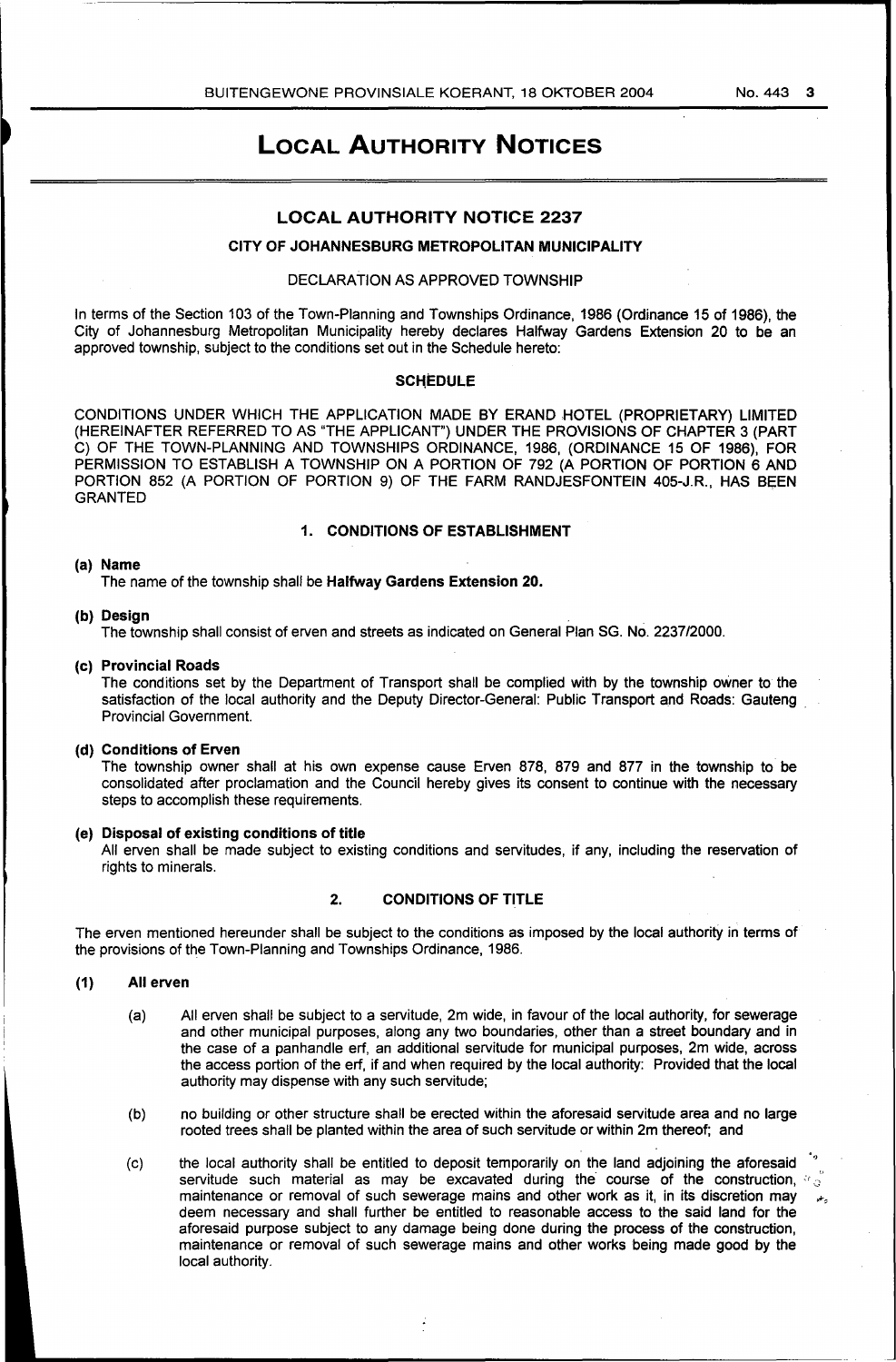# (2) Erven 878 and 879

The erf is subject to a right-of-way servitude, in favour of the local authority as indicated on the General Plan.

Executive Director: Development Planning, Transportation and Environment City of Johannesburg Metropolitan Municipality Notice No. 1 073/2004

# PLAASLIKE BESTUURSKENNISGEWING 2237

#### STAD VAN JOHANNESBURG:

#### VERKLARING TOT GOEDGEKEURDE DORP

lngevolge artikel 103 van die Ordonnansie op Dorpsbeplanning en Dorpe, 1986 (Ordonnansie 15 van 1986), verklaar die Stad van Johannesburg Metropolitaanse Munisipaliteit hierby die dorp Halfway Gardens Uitbreiding 20 tot 'n goedgekeurde dorp, onderworpe aan die voorwaardes van die bygaande bylaag:

# BYLAAG

VOORWAARDES WAAROP DIE AANSOEK GEDOEN DEUR ERAND HOTEL (EIENDOMS) BEPERK (HIERONDER VERWYS IN "DIE AANSOEKER") INGEVOLGE DIE BEPALINGS VAN ARTIKEL 3 (GEDEELTE C) OP DIE DORPSBEPLANNING EN DORPE, 1986, OM TOESTEMMING OM 'N DORP TE STIG OP 'N GEDEELTE VAN 792 ('N GEDEELTE VAN GEDEELTE 6) EN GEDEELTE 852 ('N GEDEELTE VAN GEDEELTE 9) VAN DIE PLAAS RANDJESFONTEIN 405-J.R. GOEDGEKEUR IS.

# 1. STIGTINGSVOORWAARDES

#### (a) Naam Die naam van die dorp is Halfway Gardens Uitbreiding 20.

#### (b) Ontwerp

Die dorp bestaan uit erwe en strate soos aangedui op Algemene Plan L.G. Nr. 2237/2000.

(c) Provinsiale Paaie

Oie voorwaardes soos uiteengesit deur die Department van Vervoer sal aan voldoen word deur die dorpseienaar tot die bevrediging van die plaaslike bestuur en die Adjunk Direkteur-Generaal: Publieke Vervoer en Paaie: Gauteng Provinsiale Regering.

### (d) Konsolidasie van erwe

Die dorpseienaar sal op sy eie onkoste die konsolidasie van Erwe 878, 879 en 877 laat geskied na proklamasie en die Stadsraad gee hiermee toestemming om voort te gaan met die nodige stappe om die bogenoemde vereistes te bewerkstellig.

#### (e) Opheffing van bestaande titelvoorwaardes

Aile erwe moet onderworpe gemaak word aan bestaande titelvoorwaardes en serwitute, indien enige, insluitend die reservering van minerale regte.

# 2. TITELVOORWAAROES

Die erwe hieronder genoem is aan die volgende voorwaardes soos aangedui en opgelê deur die Stad van Johannseburg Metropolitaanse Munisipaliteit ingevolge die bepalings van die Ordonnansie van Dorpsbeplanning en Dorpe, 1986, onderworpe:

### (1) Aile erwe

(a) Aile erwe is onderworpe aan 'n serwituut, 2m breed, vir riool- en ander munisipale doeleindes, ten gunste van die plaaslike bestuur, langs enige twee grense, uitgesonderd 'n straatgrens en, in die geval van 'n pypsteeierf, 'n addisionele serwituut vir munisipale doeleindes, 2m breed oor die toegangsgedeelte van die erf, indien en wanneer verlang deur die plaaslike bestuur: Met dien verstande dat die plaaslike bestuur van enige serwituut mag afsien.

À.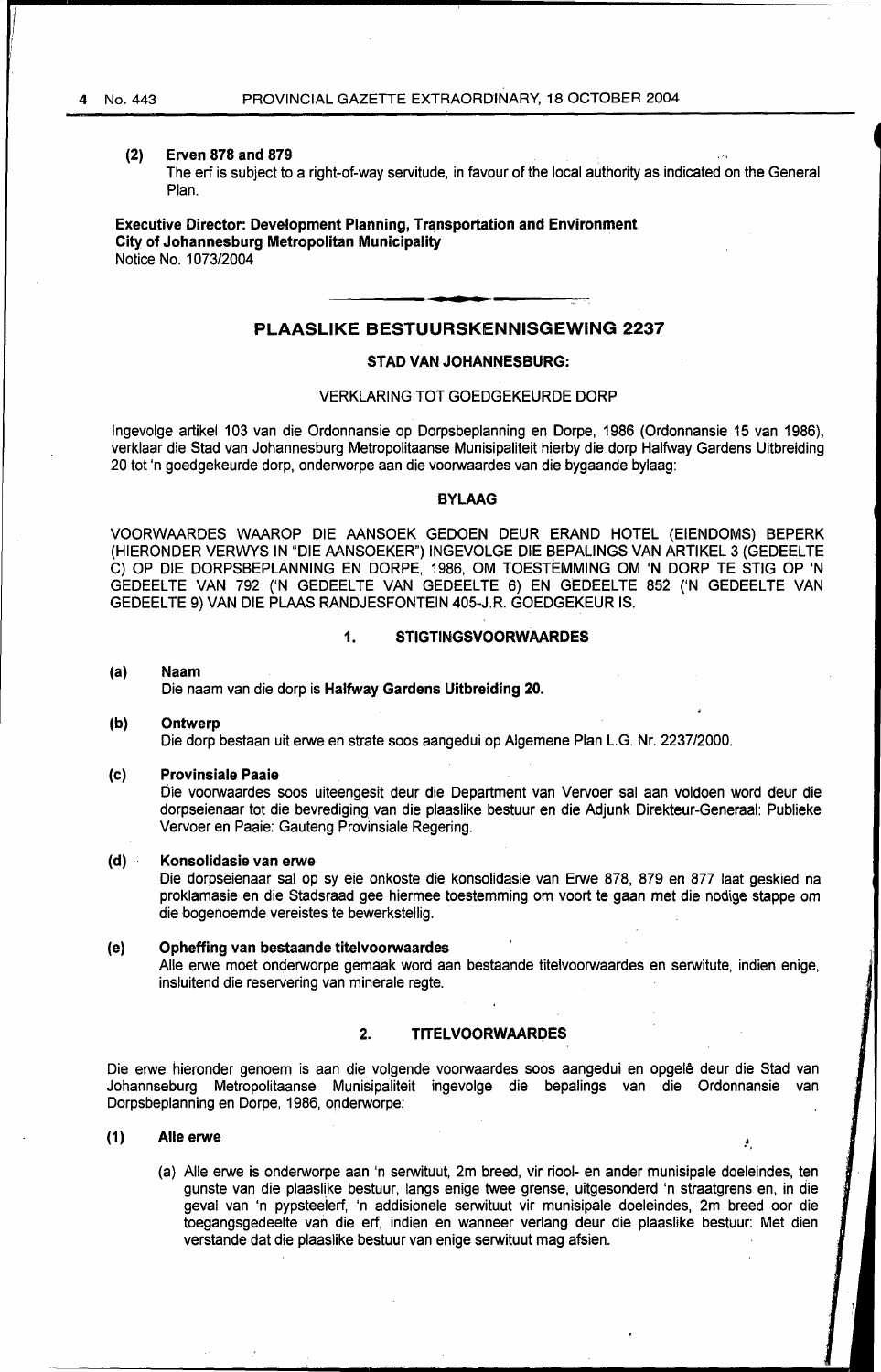- (b) Geen geboue of ander struktuur mag binne die voornoemde serwituutgebied opgerig word nie en geen grootwortelbome mag binne die gebied van sodanige serwituut of binne 'n afstand van 2m daarvan geplant word nie.
- (c) Die plaaslike bestuur is geregtig om enige materiaal wat deur hom uitgegrawe word tydens die aanleg, onderhoud of verwydering van sodanige rioolhoofpypleidings en ander werke wat hy volgens goeddunke noodsaaklik ag, tydelik te plaas op die grond wat aan die voornoemde serwituut grens en voorts is die plaaslike bestuur geregtig tot redelike toegang tot genoemde grond tot die voornoemde doel, onderworpe daaraan dat die plaaslike bestuur enige skade vergoed wat gedurende die aanleg, onderhoud of verwydering van sodanige rioolhoofpypleidings en ander werke veroorsaak word.

# (2) Erwe 878 en 879

Die erwe is onderhewig aan 'n reg-van-weg serwituut ten gunste van die plaaslike bestuur soos aangedui op die Algemene Plan.

Uitvoerende Direkteur: Ontwikkelings Beplanning, Vervoer en Omgewing Stad van Johannesburg Metropolitaanse Munisipaliteit Notice Nr. 1073/2004

# LOCAL AUTHORITY NOTICE 2238

# HALFWAY HOUSE AND CLAYVILLE AMENDMENT SCHEME 1034

The City of Johannesburg Metropolitan Municipality hereby in terms of the provisions of sections 125 of the Town-Planning and Townships Ordinance, 1986, declares that it has approved an amendment scheme, being an amendment of Halfway House and Clayville Town-Planning Scheme, 1976, comprising the same land as included in the township of Halfway Gardens Extension 20.

Map 3 and the scheme clauses of the amendment scheme are filed with the Executive Director of the City of Johannesburg Metropolitan Municipality, and are open to inspection during normal office hours.

This amendment is known as Halfway House and Clayville Amendment Scheme 1034

Executive Director: Development Planning, Transportation and Environment City of Johannesburg Metropolitan Municipality Notice No. 1072/2004

# PLAASLIKE BESTUURSKENNISGEWING 2238

# HALFWAY HOUSE EN CLAYVILLE WYSIGINGSKEMA 1034

Die Stad van Johannesburg Metropolitaanse Munisipaliteit verklaar hierby ingevolge die bepalings van artikel 125 van die Ordonnansie op Dorpsbeplanning en Dorpe, 1986, dat 'n wysigingskema synde 'n wysiging van Halfway House en Clayville Dorpsbeplanningskema, 1976, wat uit dieselfde grond as die dorp Halfway Gardens Uitbreiding 20 bestaan, goedgekeur is.

Kaart 3 en die skemaklousules van die wysigingskema word deur die Uitvoerende Direkteur van die Stad van Johannesburg Metropolitaanse Munisipaliteit, in bewaring gehou en is beskikbaar vir inspeksie gedurende gewone kantoorure.

Hierdie wysiging staan bekend as die Halfway House en Clayville Wysigingskema 1034.

Uitvoerende Direkteur: Ontwikkelings Beplanning, Vervoer en Omgewing Stad van Johannesburg Metropolitaanse Munisipaliteit Kennisgewing Nr.107212004

 $\setminus$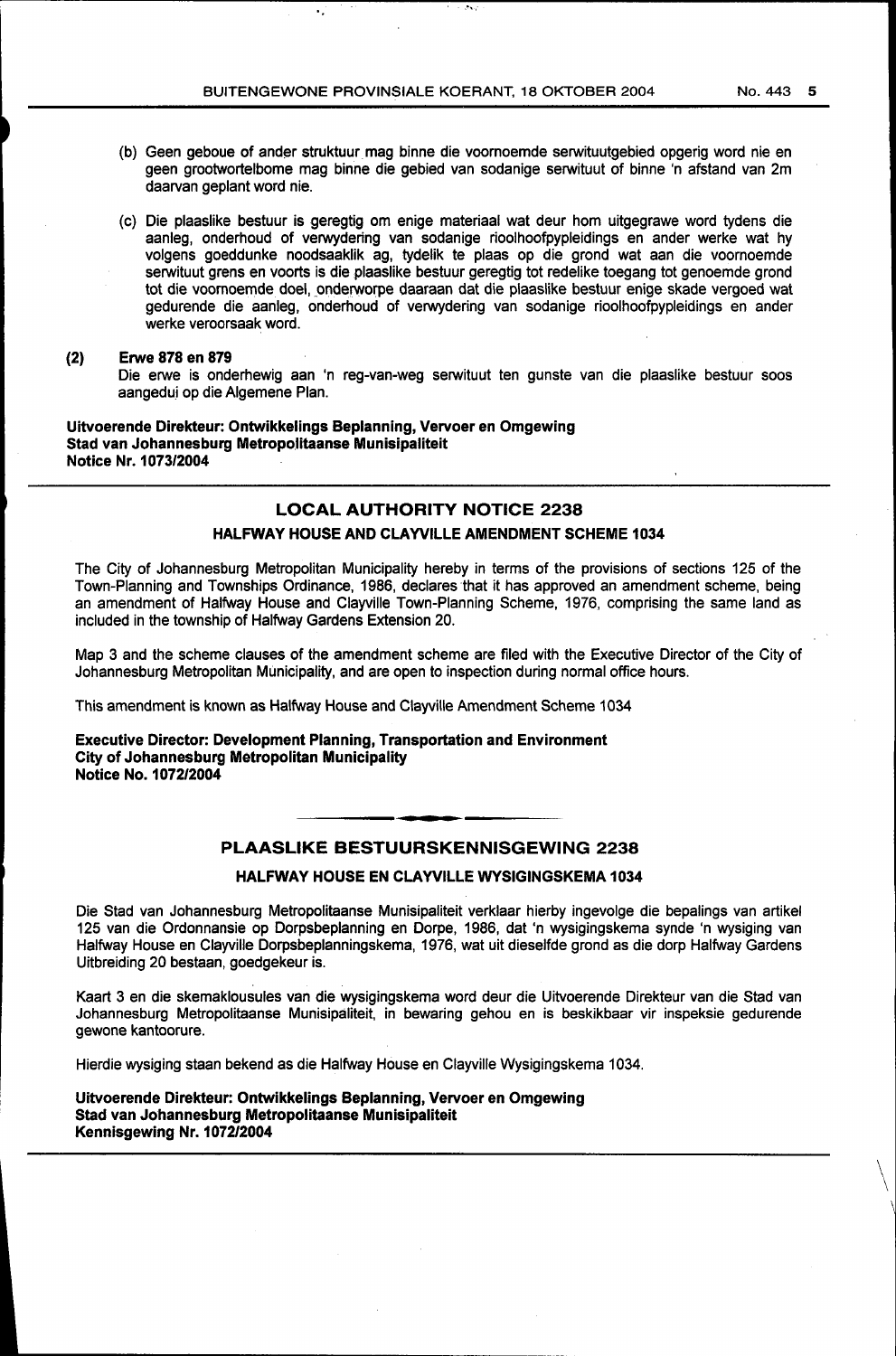| IMEQETANIMA TOIHOM                                                                                                                                                        |                                        |  |  |  |
|---------------------------------------------------------------------------------------------------------------------------------------------------------------------------|----------------------------------------|--|--|--|
|                                                                                                                                                                           |                                        |  |  |  |
| The                                                                                                                                                                       |                                        |  |  |  |
| <b>Gauteng Provincial Gazette Function</b>                                                                                                                                |                                        |  |  |  |
| will be transferred to the                                                                                                                                                |                                        |  |  |  |
| <b>Government Printer</b> in Pretoria                                                                                                                                     |                                        |  |  |  |
| as from 2nd January 2002                                                                                                                                                  |                                        |  |  |  |
| <b>NEW PARTICULARS ARE AS FOLLOWS:</b>                                                                                                                                    |                                        |  |  |  |
| <b>Physical address:</b>                                                                                                                                                  | <b>Postal address:</b>                 |  |  |  |
| <b>Government Printing Works</b>                                                                                                                                          | Private Bag X85                        |  |  |  |
| 149 Bosman Street                                                                                                                                                         | Pretoria                               |  |  |  |
| Pretoria                                                                                                                                                                  | 0001                                   |  |  |  |
| New contact persons: Awie van Zyl Tel.: (012) 334-4523                                                                                                                    |                                        |  |  |  |
| Mrs H. Wolmarans Tel.: (012) 334-4591                                                                                                                                     |                                        |  |  |  |
| Fax number: (012) 323-8805                                                                                                                                                |                                        |  |  |  |
| E-mail address: awvanzyl@print.pwv.gov.za                                                                                                                                 |                                        |  |  |  |
| <b>Contact persons for subscribers:</b>                                                                                                                                   |                                        |  |  |  |
|                                                                                                                                                                           | Mrs S. M. Milanzi Tel.: (012) 334-4734 |  |  |  |
|                                                                                                                                                                           | Mrs J. Wehmeyer Tel.: (012) 334-4753   |  |  |  |
|                                                                                                                                                                           | Fax.: (012) 323-9574                   |  |  |  |
| This phase-in period is to commence from November 2001 (suggest date of<br>advert) and notice comes into operation as from 2 January 2002.                                |                                        |  |  |  |
| Subscribers and all other stakeholders are advised to send their advertise-<br>ments directly to the Government Printing Works, two weeks before the<br>2nd January 2002. |                                        |  |  |  |
| In future, adverts have to be paid in advance<br>before being published in the Gazette.                                                                                   |                                        |  |  |  |
| <b>HENNIE MALAN</b>                                                                                                                                                       |                                        |  |  |  |
| <b>Director: Financial Management</b>                                                                                                                                     |                                        |  |  |  |
| Office of the Premier (Gauteng)                                                                                                                                           |                                        |  |  |  |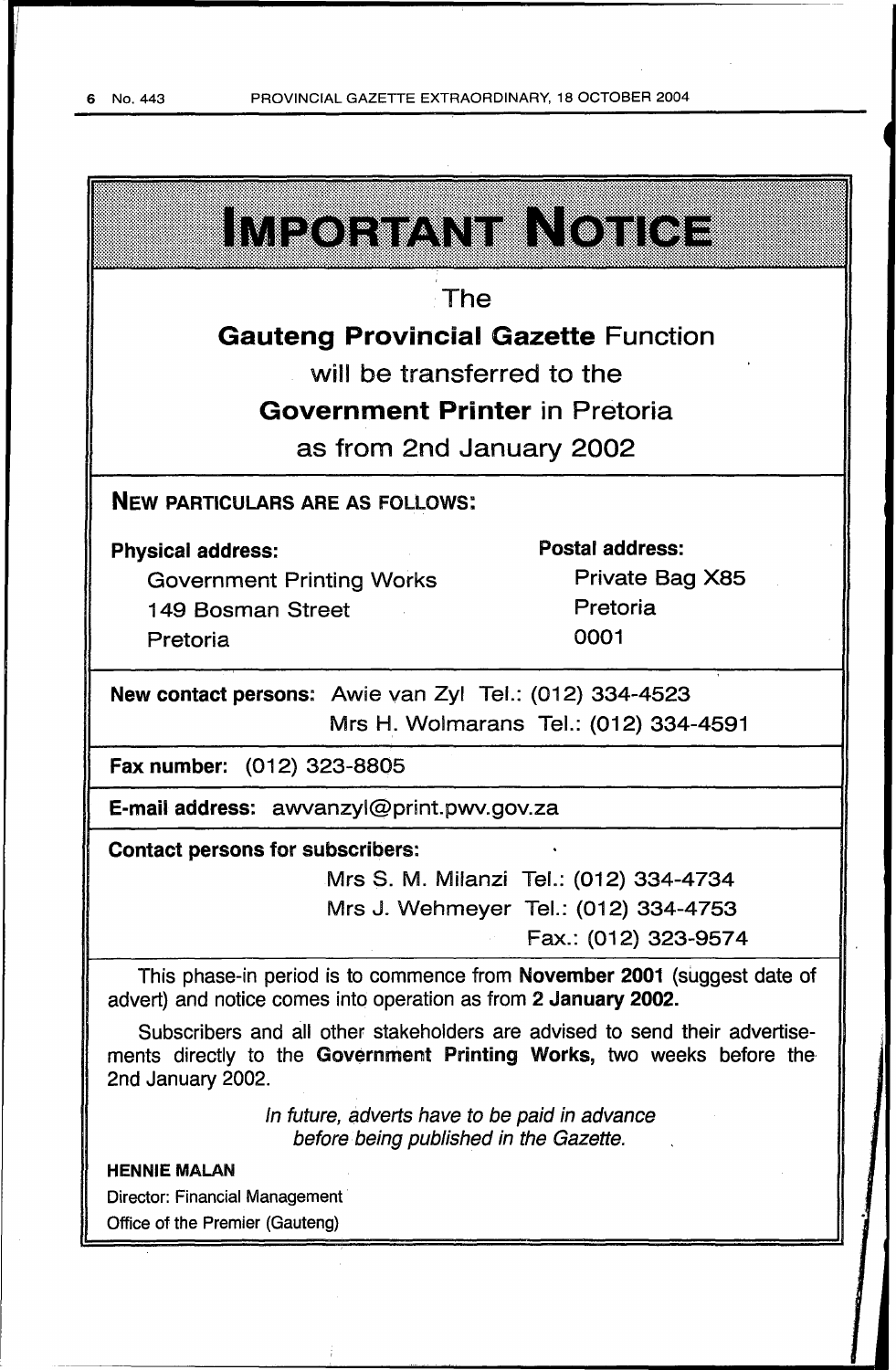BUITENGEWONE PROVINSIALE KOERANT, 18 OKTOBER 2004 No. 443

# Looking for out of print issues of Government and Provincial **Gazettes**

We can provide photocopies

# Contact

The National Library of South Africa, Pretoria Campus PO Box 397 0001 PRETORIA

# Physical address

C/o Andries and Vermeulen Streets Entrance in Andries Street

# Contact details

Tel: (012) 321-8931 Fax: (012) 325-5984 E-mail: infodesk@nlsa.ac.za